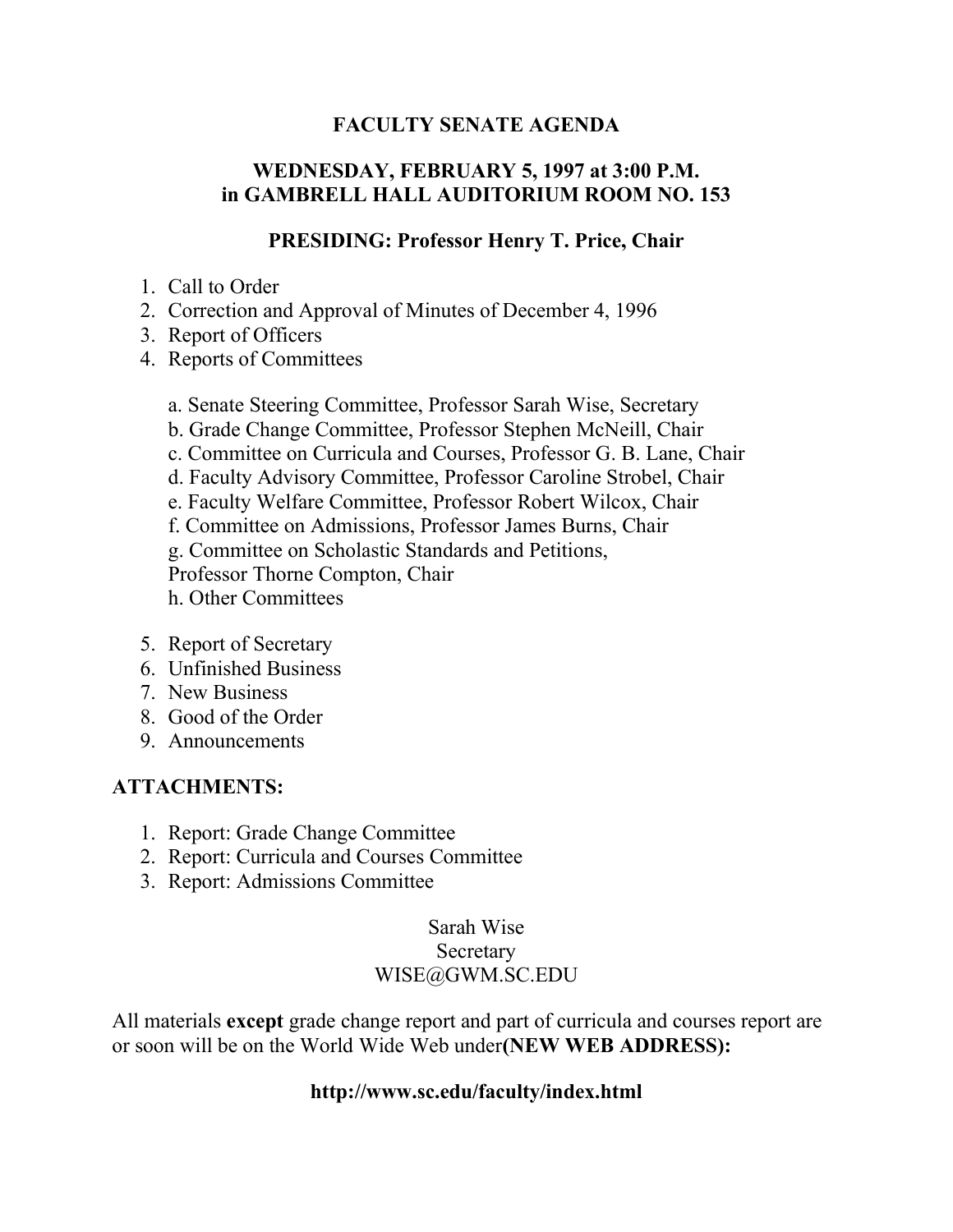# **FACULTY SENATE MEETINGS - SPRING SEMESTER**

March 5, 1997 - Gambrell Hall Auditorium - 3:00pm April 2, 1997 - Gambrell Hall Auditorium - 3:00pm April 30, 1997 - Law School Auditorium - NOON

#### **GENERAL FACULTY MEETING**

April 28, 1997 - Law School Auditorium - 3:00pm

#### **Committee Meeting Dates**

Admissions: 3:30pm on 2-7-97 University Athletics Advisory: 4:00pm on 2-19-97, 3-19-97, 4-16-97 & 5-14-97 Bookstore: Curricula and Courses: 2:00pm on 2-7-97, 3-7-97, 4-4-97 and 5-9-97 Committee to Review the Operations & Management of the Faculty House: Disability Affairs: Faculty Advisory Committee: 1:30pm on 2-19-97 Faculty Budget: 1:00pm on 1-28-97 Faculty Welfare: 3:00pm on 12-2-96 Grade Change: 3:30pm on 2-10-97, 3-17-97 and 4-14-97 Instructional Development: None scheduled at present. Subcommittees are meeting. Libraries: Scholastic Standards and Petitions Committee: 1:30pm on 1-29-97

# **Attachments**

#### **Grade Change Report:**

One hundred sixteen (116) grade changes reviewed by the Grade Change Committee on January 13, 1997 will be presented at the Faculty Senate Meeting on February 5, 1997. Because the format at this time cannot be distributed through the Web, printed copies are being sent to Senators, Deans, and Department Chairs only.

### **REPORT: COMMITTEE ON CURRICULA AND COURSES**

(For consideration by the Faculty Senate at its meeting on February 5, 1997)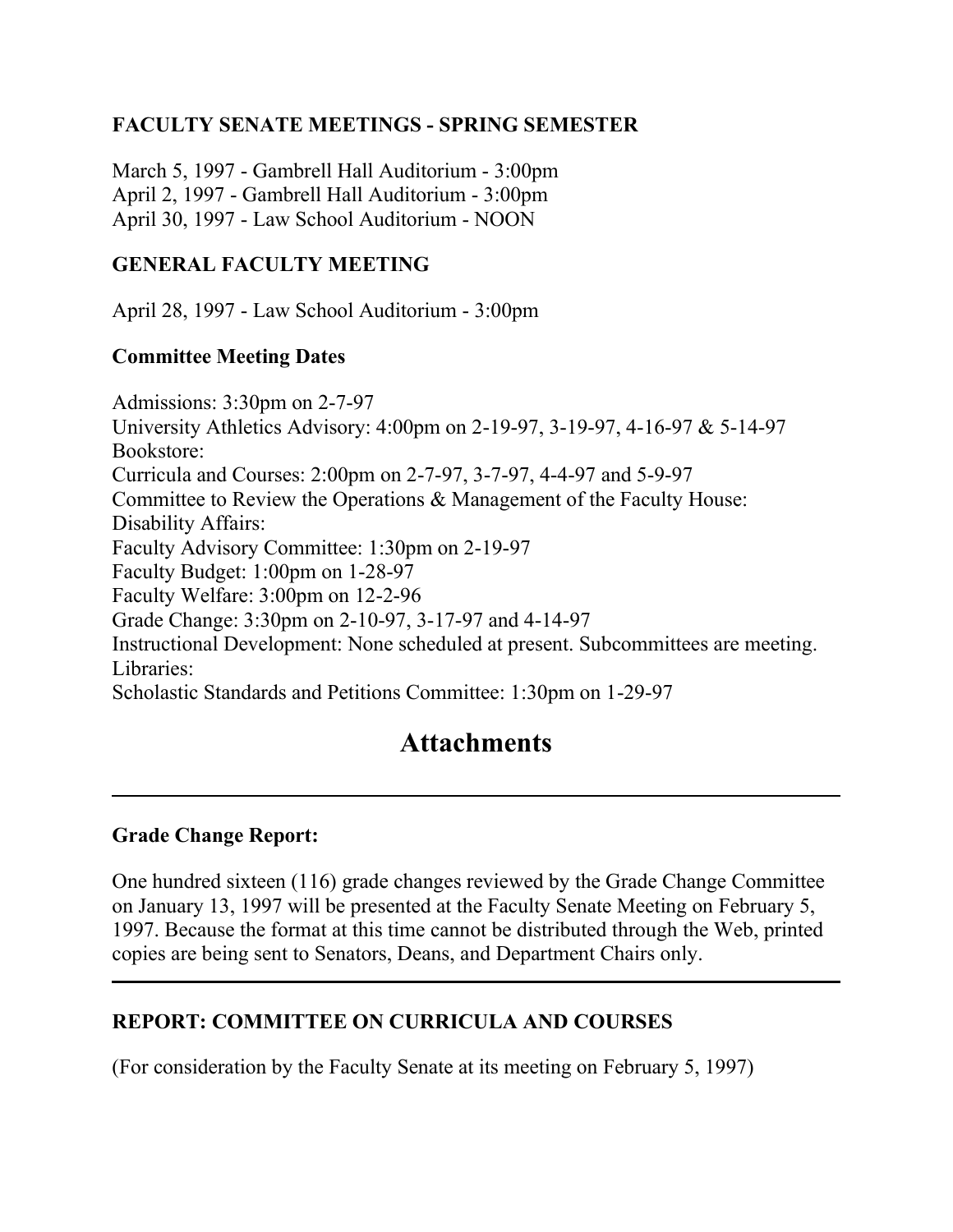The Committee requests that any department which has a proposal being recommended by the Committee on Curricula and Courses provide a spokesperson to attend the Faculty Senate meeting in which said proposal is to be recommended. Please contact G. B. Lane in advance if errors are noted. Telephone: 777-5103 or E-mail GBLane@mozart.sc.edu

# **I. COLLEGE OF APPLIED PROFESSSIONAL SCIENCES**

Change in number

FROM: RETL 201 CAREERS IN RETAILING. (1) TO: RETL 301 CAREERS IN RETAILING. (1)

# **II. COLLEGE OF LIBERAL ARTS**

A. Department of Art

**Deletions** 

ARTS 542 INTERNSHIP IN INTERIOR DESIGN I. (3) ARTS 543 INTERNSHIP IN INTERIOR DESIGN II. (3)

Change in prerequisites

FROM: ARTH 525 HISTORY OF BAROQUE PAINTING. (3) TO: ARTH 525 HISTORY OF BAROQUE PAINTING. (3) (Prereq: ARTH 106 or 325 or 326 or consent of instructor)

FROM: ARTH 526 HISTORY OF BAROQUE SCULPTURE. (3) TO: ARTH 526 HISTORY OF BAROQUE SCULPTURE. (3) (Prereq: ARTH 106 or 325 or 326 or consent of instructor)

FROM: ARTH 527 HISTORY OF BAROQUE ARCHITECTURE. (3) TO: ARTH 527 HISTORY OF BAROQUE ARCHITECTURE. (3) (Prereq: ARTH 106 or 325 or 326 or consent of instructor)

FROM: ARTH 529 TOPICS IN EIGHTEENTH CENTURY ART. (3) TO: ARTH 529 TOPICS IN EIGHTEENTH CENTURY ART. (3) (ARTH 106 or 327 or consent of instructor)

A. Department of Art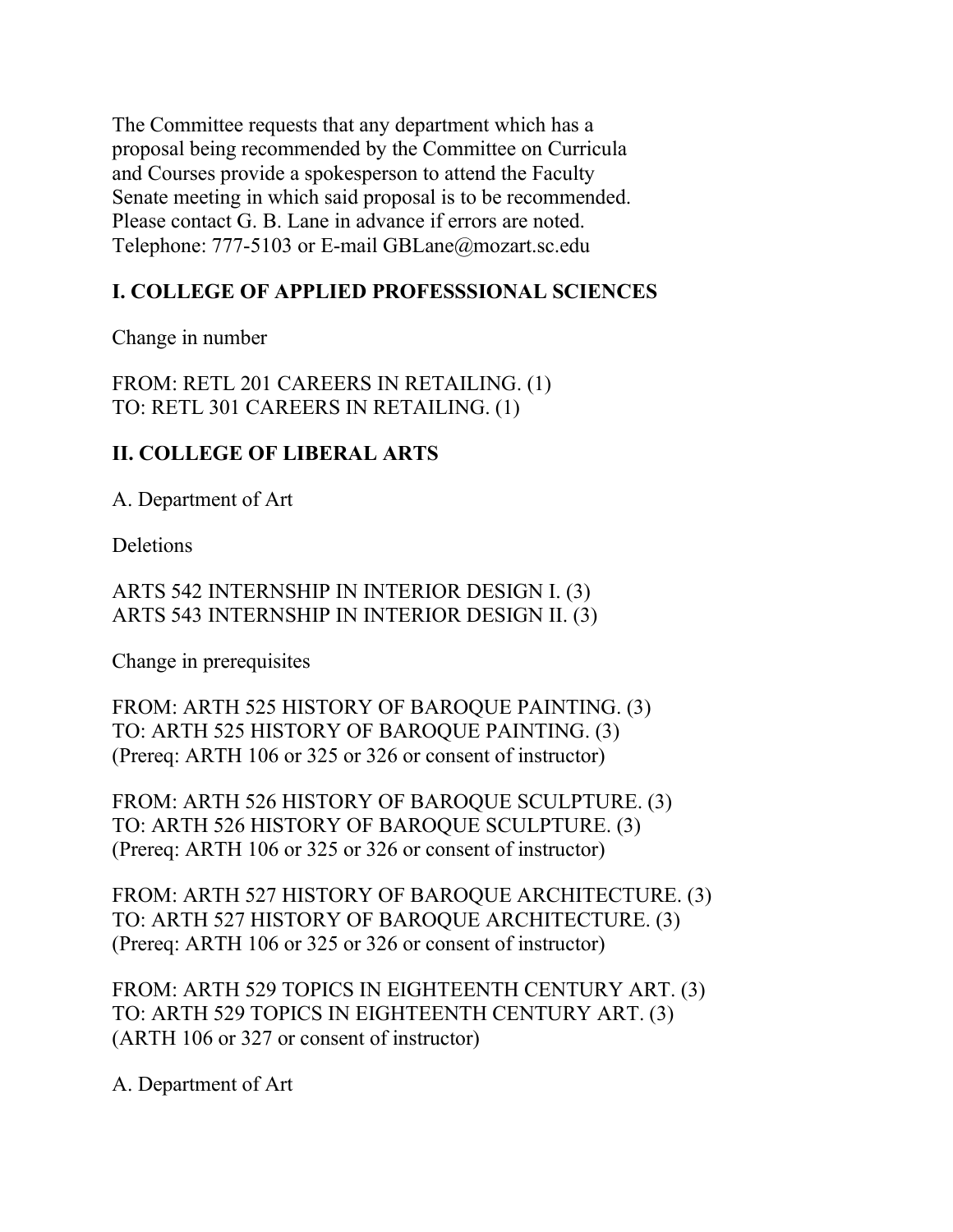Change in prerequisites

FROM: ARTH 534 TOPICS IN NINETEENTH CENTURY ART. (3) TO: ARTH 534 TOPICS IN NINETEENTH CENTURY ART. (3) (Prereq: ARTH 106 or 330 or consent of instructor)

FROM: ARTH 537 TOPICS IN MODERN ARCHITECTURE. (3) TO: ARTH 537 TOPICS IN MODERN ARCHITECTURE. (3) (Prereq: ARTH 106 or 337 or consent of instructor)

FROM: ARTH 590 TOPICS IN ART HISTORY. (3) TO: ARTH 590 TOPICS IN ART HISTORY. (3) (Prereq: ARTH 105 or 106 or 300 level ARTH course or consent of instructor)

B. Department of Religious Studies

**Deletion** 

RELG 451 NEW RELIGIOUS OPTIONS IN AMERICA. (3)

Change in title and description

#### FROM: RELG 351 RELIGIONS OF INDIA. (3)

The personal religious goals characteristics social patterns which have developed in India from pre-Vedic times to the modern period. Particular attention will be given to the interaction of Hinduism, Buddhism and transcultural influences.

#### TO: RELG 351 RELIGIONS OF SOUTH EAST ASIA. (3)

Examination of major South Asian religions - Hinduism, Jainism, Buddhism and Islam, emphasizing the historical context for changing religious ideals, and the coming of traditions.

Change in number and description

#### FROM: RELG 471 SPIRITUAL AUTOBIOGRAPHY. (3)

The self-conception of the individual as it shapes and is shaped by the individual's experience. Autobiographical works such as those of Franklin, Joyce, Lewis, Jung, Sexton, Weil, and Berryman. Individual student projects.

Change in number and description (continued)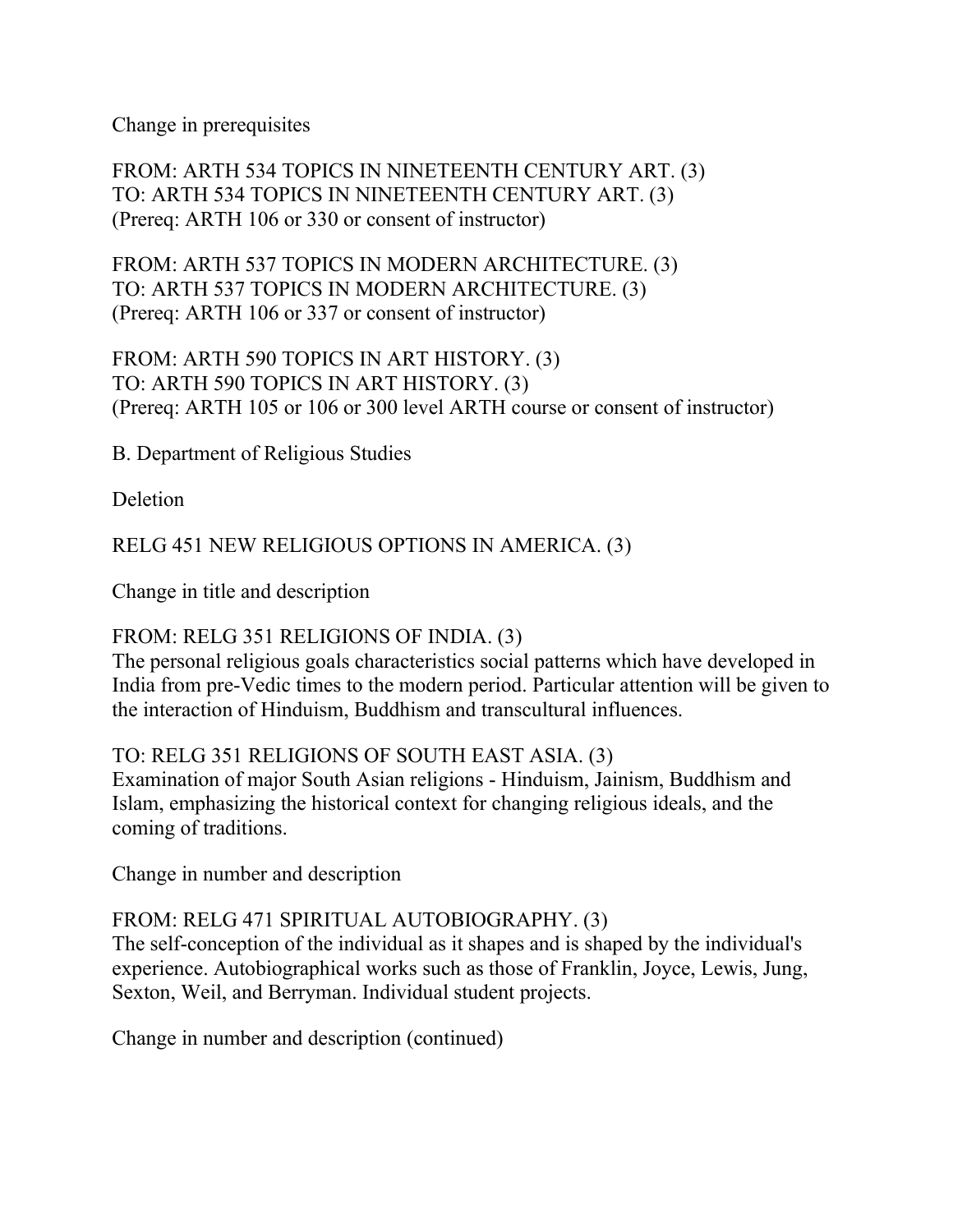# TO: RELG 370 SPIRITUAL AUTOBIOGRAPHY. (3)

Autobiographical texts and contexts, ancient to modern, which the constructed "life" is shaped decisively by confrontation with religious questions.

B. Department of Spanish, Italian and Portuguese

New course

SPAN 417 ADVANCED SPANISH FOR BUSINESS AND THE PROFESSIONS. (3)

(Prereq: SPAN 316 or consent of instructor) Vocabulary, concepts and oral/written skills necessary to communicate effectively in the social, cultural or economic infrastructure of Hispanic countries. Introduction to the use of technology for the acquisition and processing of materials relevant to students' professional goals.

# **III. COLLEGE OF NURSING**

Change in curriculum, University Bulletin, page UG 198

# **IV. COLLEGE OF PHARMACY**

Change in description

FROM: DPHR 609 CLINICAL SEMINAR I. (1) (Prereq: fourth professional year standing) Clinical research reports given by Pharm.D. students. One lecture per week. Pass/fail.

TO: DPHR 610 CLINICAL SEMINAR II. (1)

(Prereq: fourth professional year standing) Clinical research reports given by Pharm.D. students. One lecture per week.

# **V. COLLEGE OF SCIENCE AND MATHEMATICS**

A. Department of Geology

**Deletion** 

GEOL 303 COMPUTER WEATHER FORECASTING. (3)

B. Department of Physics and Astronomy

Change in number, title, hours and description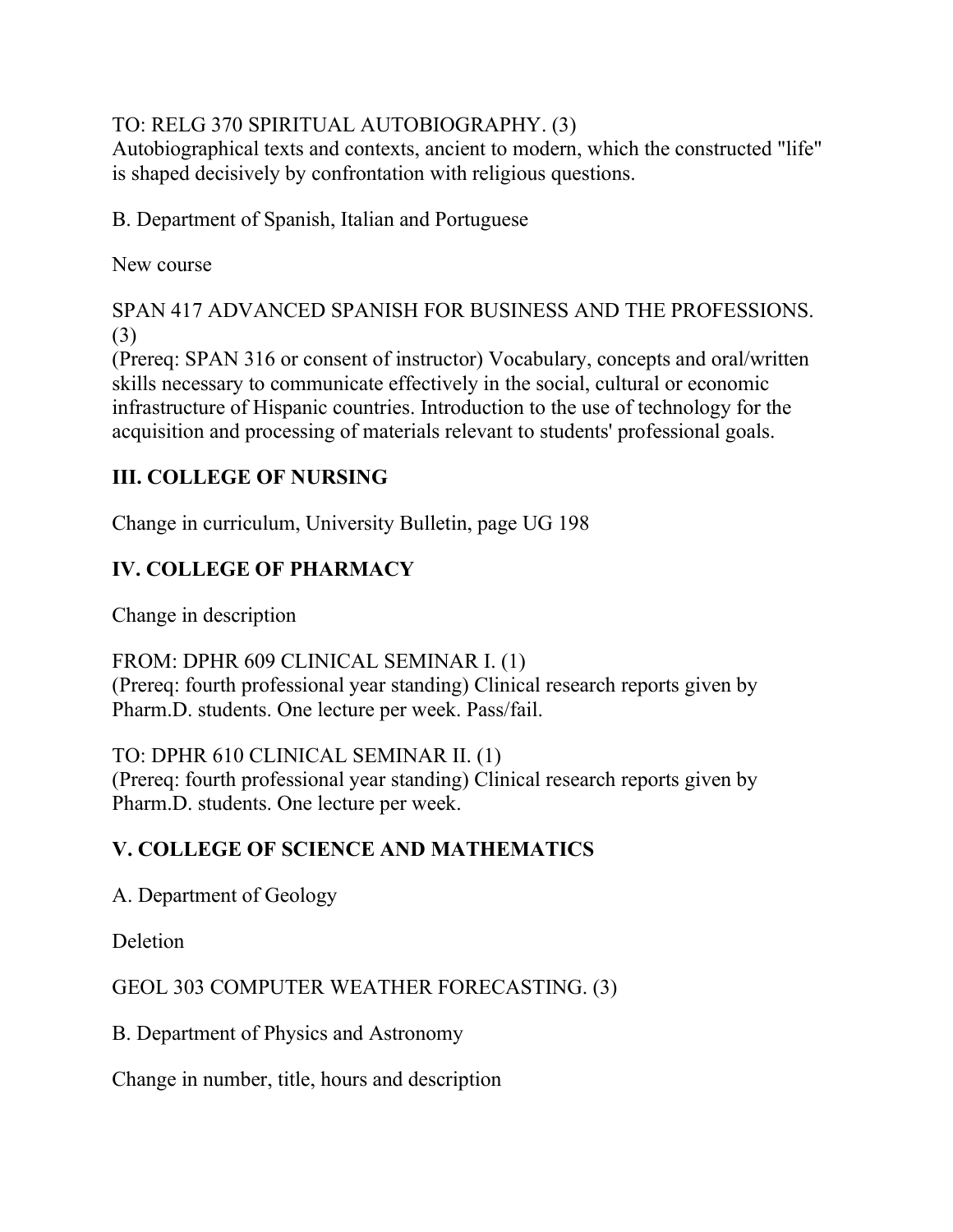#### FROM: ASTR 522 ADVANCED ASTRONOMY. (3) (Prereq: consent of instructor) Recent developments in astronomy. TO: ASTR 599 TOPICS IN ASTRONOMY. (1-3)

(Prereq: consent of instructor) Readings and research on selected topics in astronomy. Course content varies and will be announced in the schedule of classes by suffix and title.

New course

PHYS 599 TOPICS IN PHYSICS. (1-3)

(Prereq: consent of instructor) Readings and research on selected topics in physics. Course content varies and will be announced in the schedule of classes by suffix and title.

# **COMMITTEE ON ADMISSIONS**

TO: Faculty Senate

FROM: Committee on Admissions

FOR CONSIDERATION BY THE SENATE ON FEBRUARY 5, 1997

### **PROPOSAL A: Beginnning with applications for the freshman class of Fall 1998, regular admission to USC-Columbia will require an Admission Index score which is equivalent to a projected grade point ratio of 2.35.**

Rationale: Freshman admission to USC-Columbia is based on a prediction formula: a weighted core high school gpa, verbal SAT score and quantitative SAT score. Currently, when the formula predicts a GPR of 2.25 or better for a student, and he or she presents the list of required high school courses completed with an average of C or better, that student is normally granted acceptance to USC-Columbia. Previously, the use of 2.25 as a cut-off for acceptance has seemed reasonable as long as the C average has been the standard of academic success at the University. In recent years, higher progression requirements in some programs as well as grade prerequisites within specific course sequences have demanded that freshmen be better prepared. It is hoped that the action proposed today will be yet another step in raising admission standards. The Committee on Admissions believes that the prediction formula is a fair and an effective selection tool, and that increasing the score needed for admission is the appropriate way to produce an undergraduate contingent at the University which is